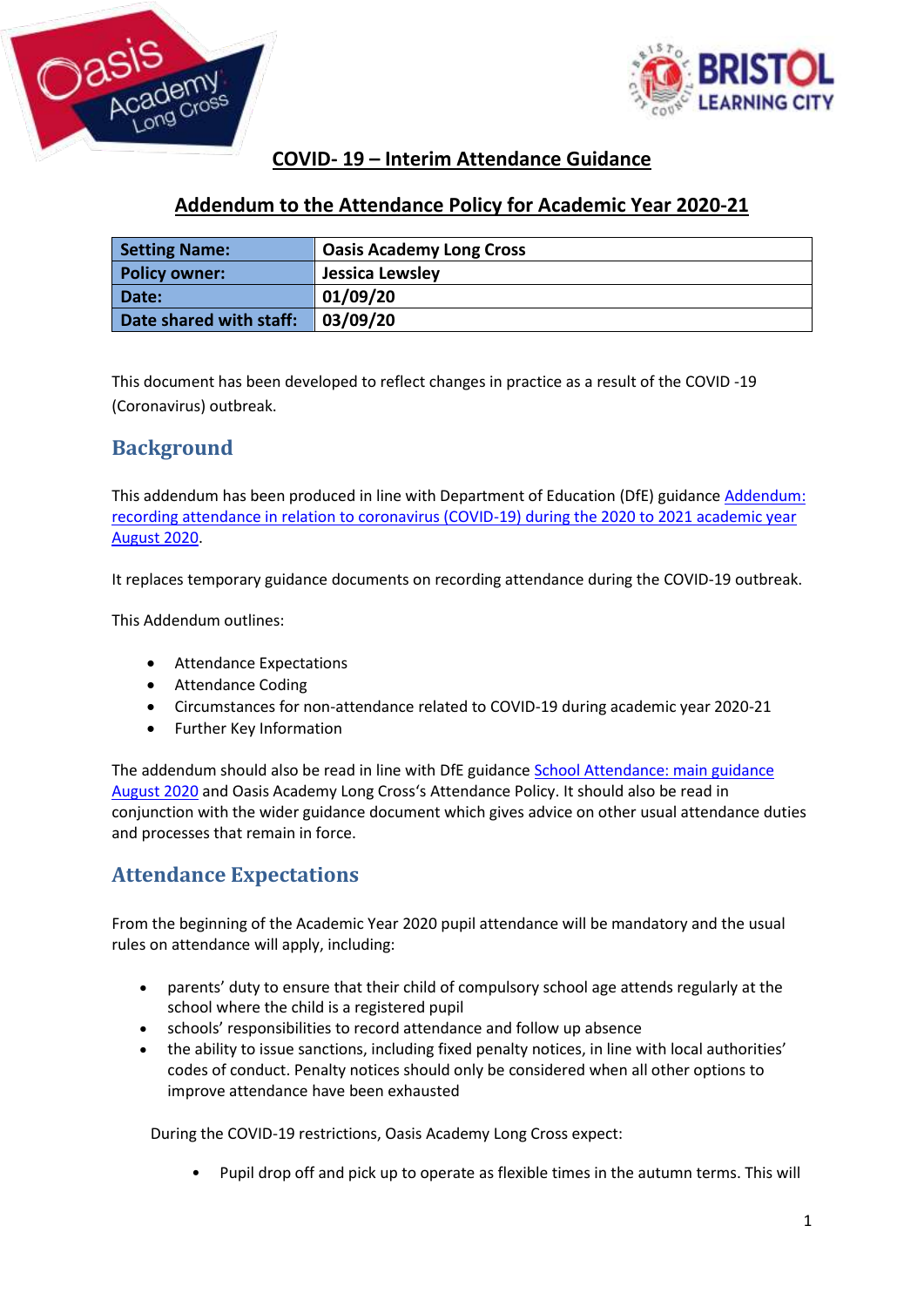be reviewed for the remainder of the year.

- Y6 are to arrive at 8.30am and be collected at 3.30pm.
- YR-5 are to arrive at the Academy between 8.45am and 9.15am. They are to be collected between 3.15pm and 3.30pm.

# **Attendance Coding**

Although school attendance is mandatory from the start of the autumn term, there are some circumstances where pupils cannot attend school due to coronavirus (COVID-19).

A new category of non-attendance – 'not attending in circumstances related to coronavirus (COVID-19)' has been created and must only be used to record sessions that take place in the 2020 to 2021 academic year where a pupil does not attend because their travel to, or attendance at, school would be:

- contrary to guidance relating to the incidence or transmission of coronavirus (COVID-19) from Public Health England (PHE) and/or the Department of Health and Social Care (DHSC)<sup>[3](https://www.gov.uk/government/publications/school-attendance/addendum-recording-attendance-in-relation-to-coronavirus-covid-19-during-the-2020-to-2021-academic-year#fn:3)</sup>
- prohibited by any legislation (or instruments such as statutory directions) relating to the incidence or transmission of coronavirus (COVID-19)

In line with the Secretary of State's expectation that no parent will be penalised for following official public health advice for their child not to attend a given session, this new category of nonattendance will not count as an absence (authorised or unauthorised) for statistical purposes.

Oasis Academy Long Cross will be using the attendance and absence codes in use before the outbreak (See Appendix A ) in addition to the new category of 'not attending in circumstances related to coronavirus (COVID-19)' as detailed below. Oasis Academy Long Cross will use the new category of coding in line with the Oasis Community Learning Guidance for reporting attendance on Bromcom (see appendix B)

- pupils not attending a session who meet the criteria for 'not attending in circumstances related to coronavirus (COVID-19)' should be recorded using code X (see appendix B)
- schools should continue to use code X for non-compulsory school aged pupils who are not expected to attend a session, as they did before the outbreak

# **Circumstances for non-attendance related to COVID-19 during academic year 2020-21**

## **Examples in which 'not attending in circumstances related to coronavirus (COVID-19)'**

Oasis Academy Long Cross will follow the procedures detailed below when pupils who are required to self-isolate as they have symptoms or confirmed coronavirus (COVID-19):

- Pupils who have symptoms should self-isolate and get a test.
- If a pupil tests negative and if they feel well and no longer have symptoms similar to coronavirus (COVID-19), they can stop self-isolating and return to school.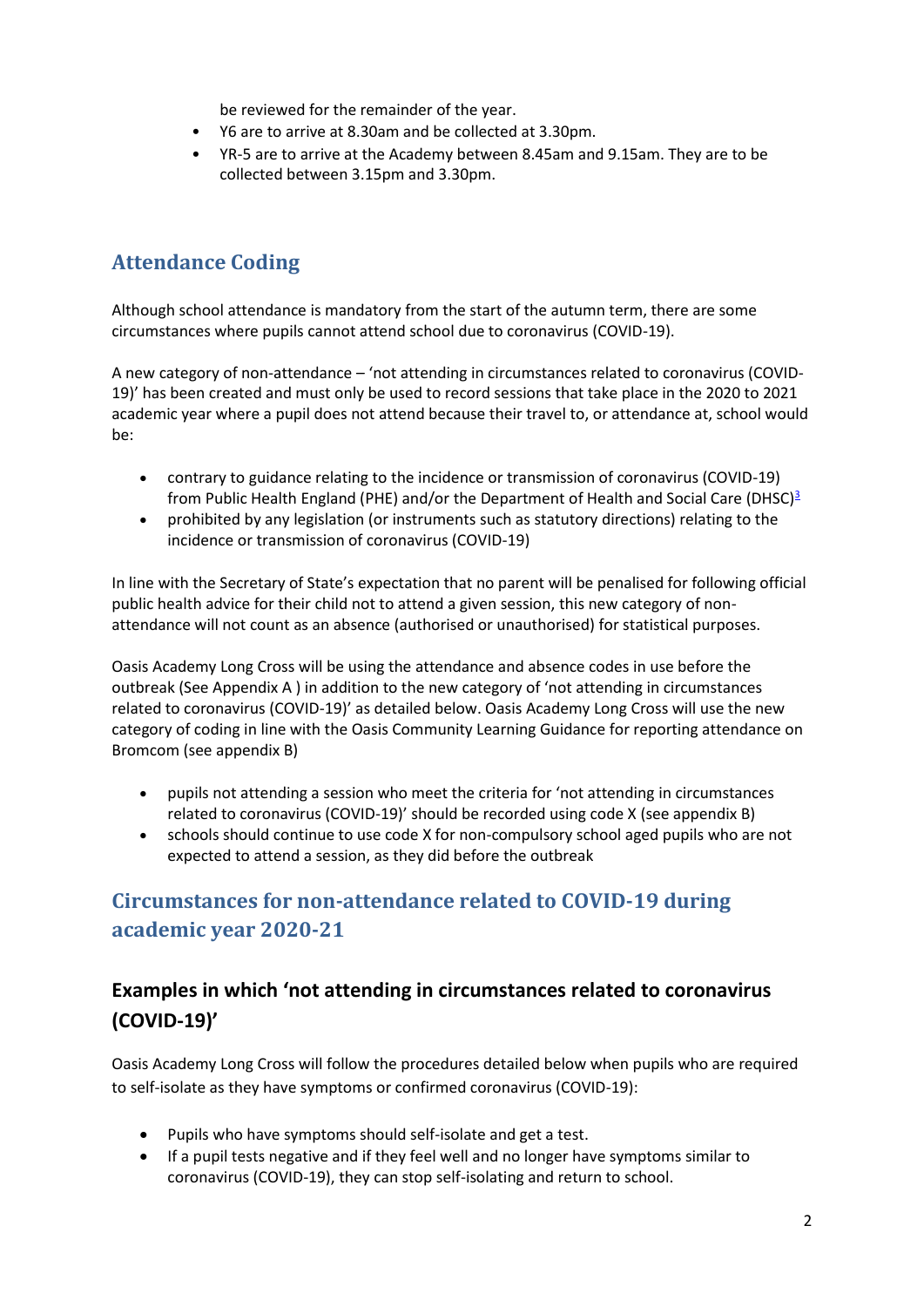- If the pupil remains unwell following the test (such as with a different illness), then they should be recorded as code I – illness, as would usually be the case.
- Code X (see appendix B) should only be used up until the time of the negative test result. Schools should not retrospectively change the attendance register due to a negative test result.
- If a pupil tests positive, they should continue to self-isolate for at least 10 days from the onset of their symptoms.
- They should only return to school if they do not have symptoms other than a cough or loss of sense of smell or taste (anosmia). This is because a cough or anosmia can last for several weeks once the infection has gone.
- Code X (see appendix B) should be used for the period of self-isolation until the test. After the pupil tests positive they should be recorded as code I (illness) until they are able to return to school.

Oasis Academy Long Cross will follow the procedures detailed below when someone in the pupil's household has symptoms:

- The household should self-isolate and the member of their household should get a test.
- If the member of the household tests negative, the pupil can stop self-isolating and can return to school. Code X (see appendix B) should only be used up until the time of the negative test result when the pupil can return to school.
- If the household member tests positive, the pupil should continue self-isolating for the full 14 days from when the member of their household first had symptoms. Code X (see appendix B) should be used during this period.
- In all cases of self-isolation, Oasis Academy Long Cross will ask parents to inform them immediately about the outcome of a test. However evidence of negative test results or other medical evidence will not be requested before admitting children or welcoming them back after a period of self-isolation.

To support decision making reference should be made to relevant government guidance available [here.](https://www.gov.uk/government/publications/covid-19-stay-at-home-guidance/stay-at-home-guidance-for-households-with-possible-coronavirus-covid-19-infection)

# **Pupils who are required to self-isolate because they are a close contact of someone who has symptoms or confirmed coronavirus (COVID-19)**

Oasis Academy Long Cross will follow the procedures detailed below when pupils may not have symptoms themselves but may be required to self-isolate if they are a close contact of someone with coronavirus (COVID-19):

- The [NHS test and trace](https://www.gov.uk/guidance/nhs-test-and-trace-how-it-works#people-who-have-had-close-contact-with-someone-who-has-coronavirus) guidance states that a person should self-isolate for 14 days if they have had recent close contact with a person who has tested positive for coronavirus (COVID-19).
- In the event of a confirmed coronavirus (COVID-19) case in the school community, the local health protection team will provide advice on who this applies to, advising them to selfisolate for 14 days since they were last in close contact with the person that has tested positive when they were infectious.
- Code X (see appendix B) should be used for these pupils during this period.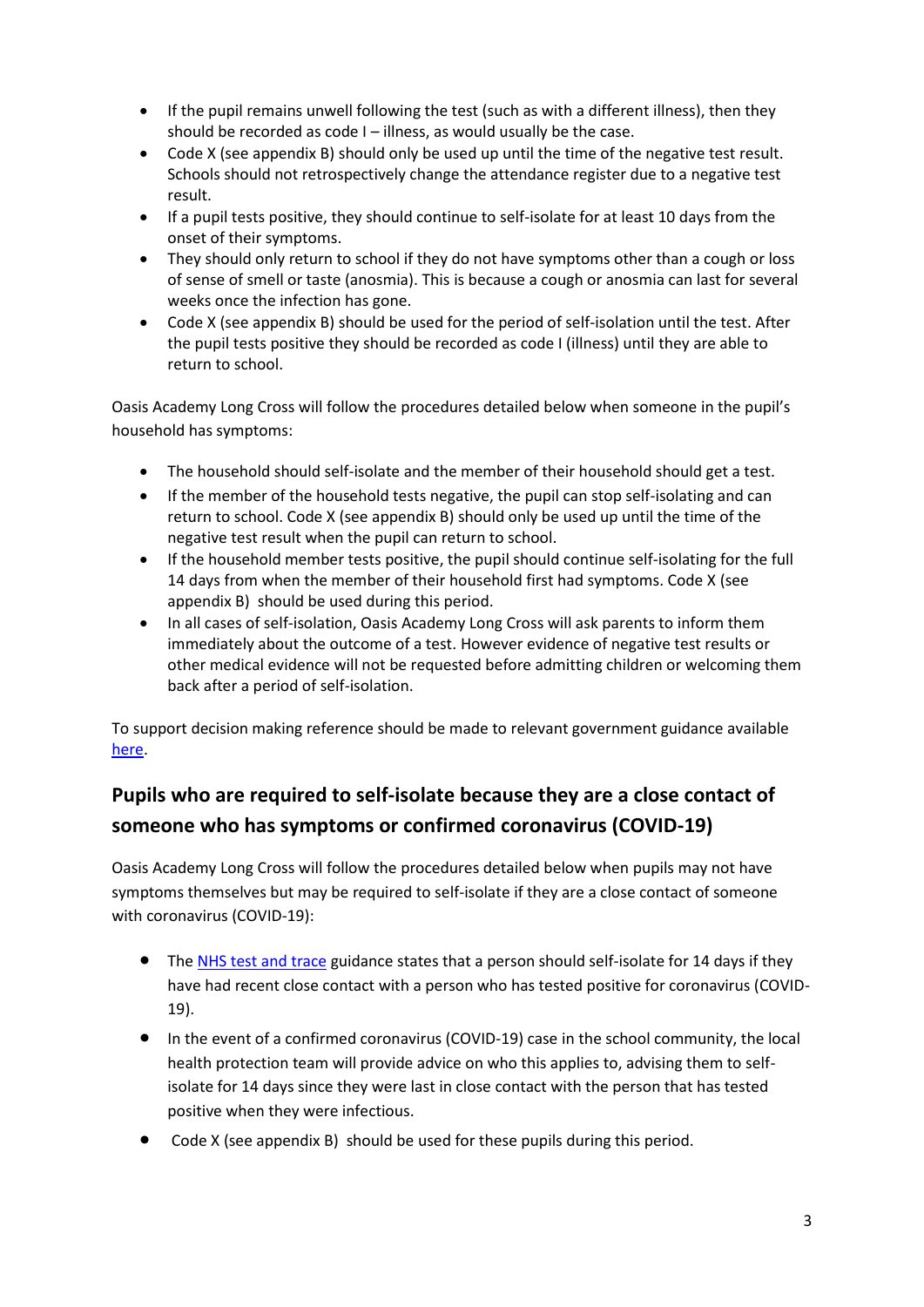To support decision making reference should be made to the relevant government guidance available [here.](https://www.gov.uk/government/publications/covid-19-stay-at-home-guidance/stay-at-home-guidance-for-households-with-possible-coronavirus-covid-19-infection)

# **Pupils who are required by legislation to self-isolate as part of a period of quarantine**

- Parents should plan their holidays within school breaks and avoid seeking permission to take their children out of school during term time.
- Families should also consider that their child may need to self-isolate following trips overseas that require a period of quarantine.
- If a pupil is required to be in quarantine on arrival in, or return to, the UK, code X (see appendix B) should be used in the register.

To support decision making reference should be made to the relevant government guidance available [here.](https://www.gov.uk/government/publications/coronavirus-covid-19-how-to-self-isolate-when-you-travel-to-the-uk/coronavirus-covid-19-how-to-self-isolate-when-you-travel-to-the-uk)

# **Pupils who are clinically extremely vulnerable in a future local lockdown scenario only**

- Shielding advice for all adults and children paused on 1 August 2020. This means that even the small number of pupils who will remain on the shielded patient list can return to school, as can those who have family members who are shielding.
- If in future, rates of the disease rise in local areas, children still on the shielding list (or family members still on the shielding list) from that area, and that area only, may be contacted by the government and advised to stay at home and shield during the period where rates remain high.
- Families will receive a letter if they are required to shield again that parents will be able to share with Oasis Academy Long Cross.
- Non-attendance in accordance with guidance from PHE or the DHSC should be recorded as code X (see appendix B).
- Oasis Academy Long Cross will contact parents of pupils who are shielding when measures in the local area are lifted and shielding is paused again, to set out the expectation that they can return to school.
- Code X (see appendix B) will not be used for sessions after the pupil has been advised to return to Oasis Academy Long Cross.

To support decision making reference should be made to the relevant government guidance available [here.](https://www.gov.uk/government/publications/guidance-on-shielding-and-protecting-extremely-vulnerable-persons-from-covid-19/guidance-on-shielding-and-protecting-extremely-vulnerable-persons-from-covid-19)

# **Further Key Information**

## **Local lockdown**

- If rates of the disease rise locally, Oasis Academy Long Cross may need to prevent some pupils from attending.
- Oasis Academy Long Cross will follow PHE or DHSC guidance on what measures are necessary in the event of local lockdown.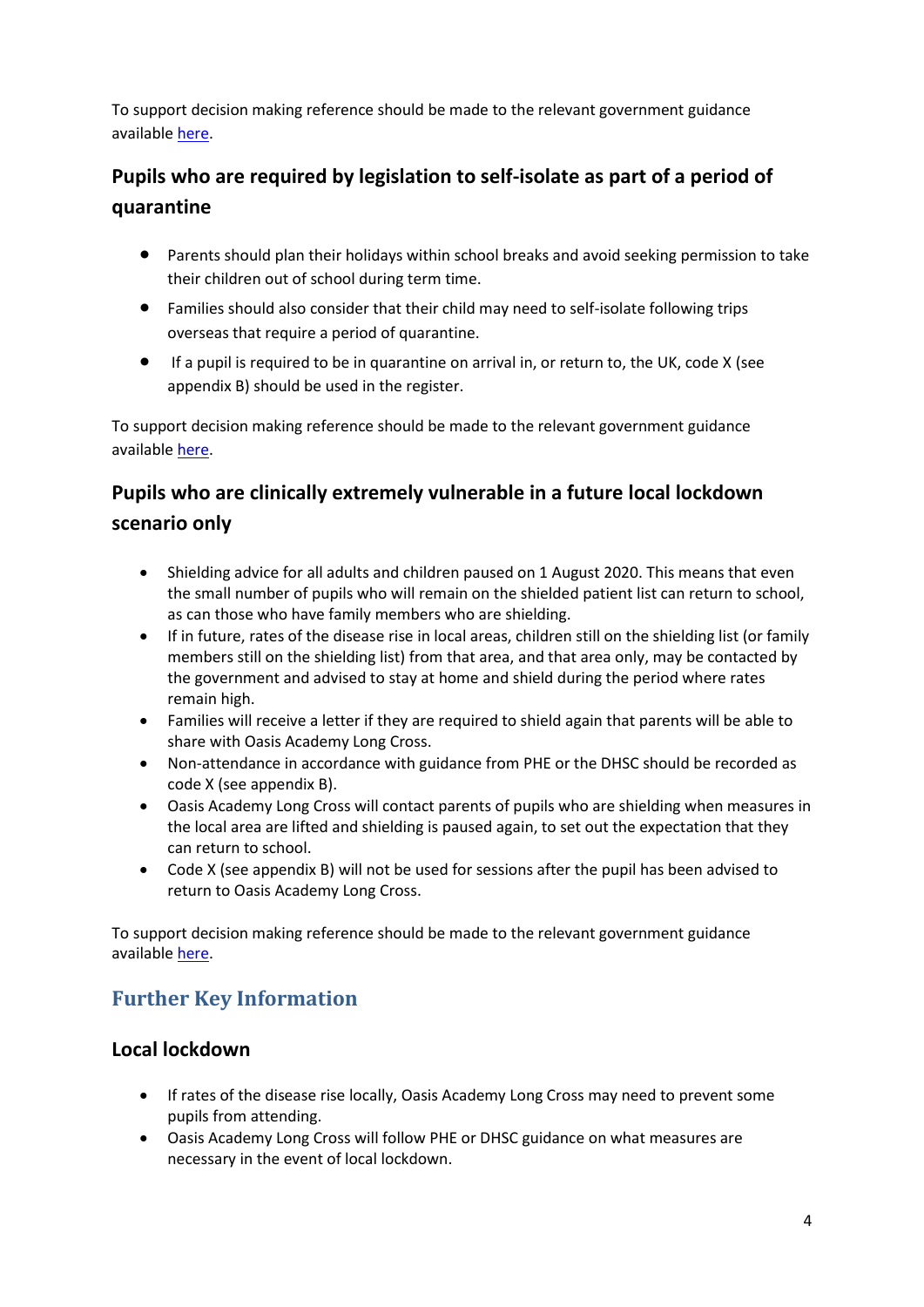Where attendance is to be limited to certain groups, 'not attending in circumstances related to coronavirus (COVID-19)' - code X (see appendix B) – will be used for pupils who are asked not to attend.

### **Remote Education**

 If a pupil is not attending Oasis Academy Long Cross due to circumstances related to coronavirus (COVID-19), Oasis Academy Long Cross will offer them access to remote education (this may be online or via other means). Oasis Academy Long Cross will keep a record of, and monitor engagement with this activity, however this will not need to be tracked in the attendance register.

### **Data Collection**

Collection of school attendance data as part of the school census will resume in January 2021, collecting data for the autumn term 2020. Subject to the necessary legislation being made, from January 2021, the census will collect attendance codes in addition to absence codes.

Further information will follow on what, if any, additional attendance data will be required during the 2020 to 2021 academic year to monitor the impact of coronavirus (COVID-19) and support the government's planning.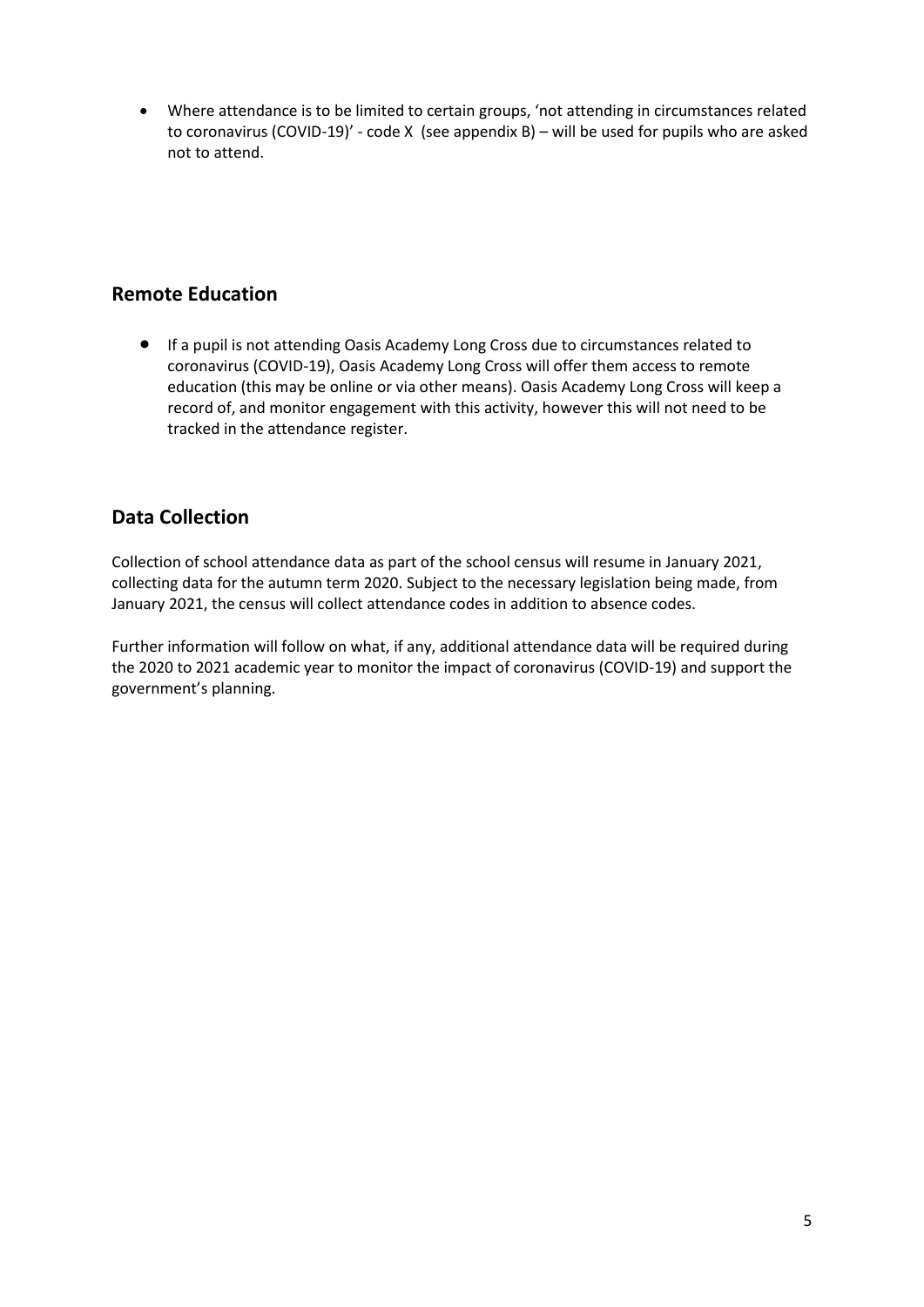# **Appendix A**

#### **Contents of Attendance Register in line with Department for Education Guidance available [here](https://assets.publishing.service.gov.uk/government/uploads/system/uploads/attachment_data/file/907535/School_attendance_guidance_for_2020_to_2021_academic_year.pdf)**

Schools must take the attendance register at the start of the first session of each school day and once during the second session. On each occasion they must record whether every pupil is:

- Present;
- Attending an approved educational activity;
- Absent;
- Unable to attend due to exceptional circumstances; or,
- Not attending in circumstances relating to coronavirus (COVID-19)11

The school should follow up any absences to:

- Ascertain the reason;
- Ensure the proper safeguarding action is taken;
- Identify whether the absence is approved or not; and,

• Identify the correct code to use before entering it on to the school's electronic register, or management information system which is used to download data to the School Census.

#### **Boarding Schools**

Boarding schools without day-pupils are not required to keep an attendance register. Schools with a mixture of day-pupils and boarders must keep an attendance register for the day-pupils.

#### **Absence and Attendance Codes**

The national codes enable schools to record and monitor attendance and absence in a consistent way which complies with the regulations. They are also used for collecting statistics through the School Census System. The data helps schools, local authorities and the Government to gain a greater understanding of the level of, and the reasons for, absence. The codes are:

#### **Present at School**

Pupils must not be marked present if they were not in school during registration. If a pupil were to leave the school premises after registration they would still be counted as present for statistical purposes.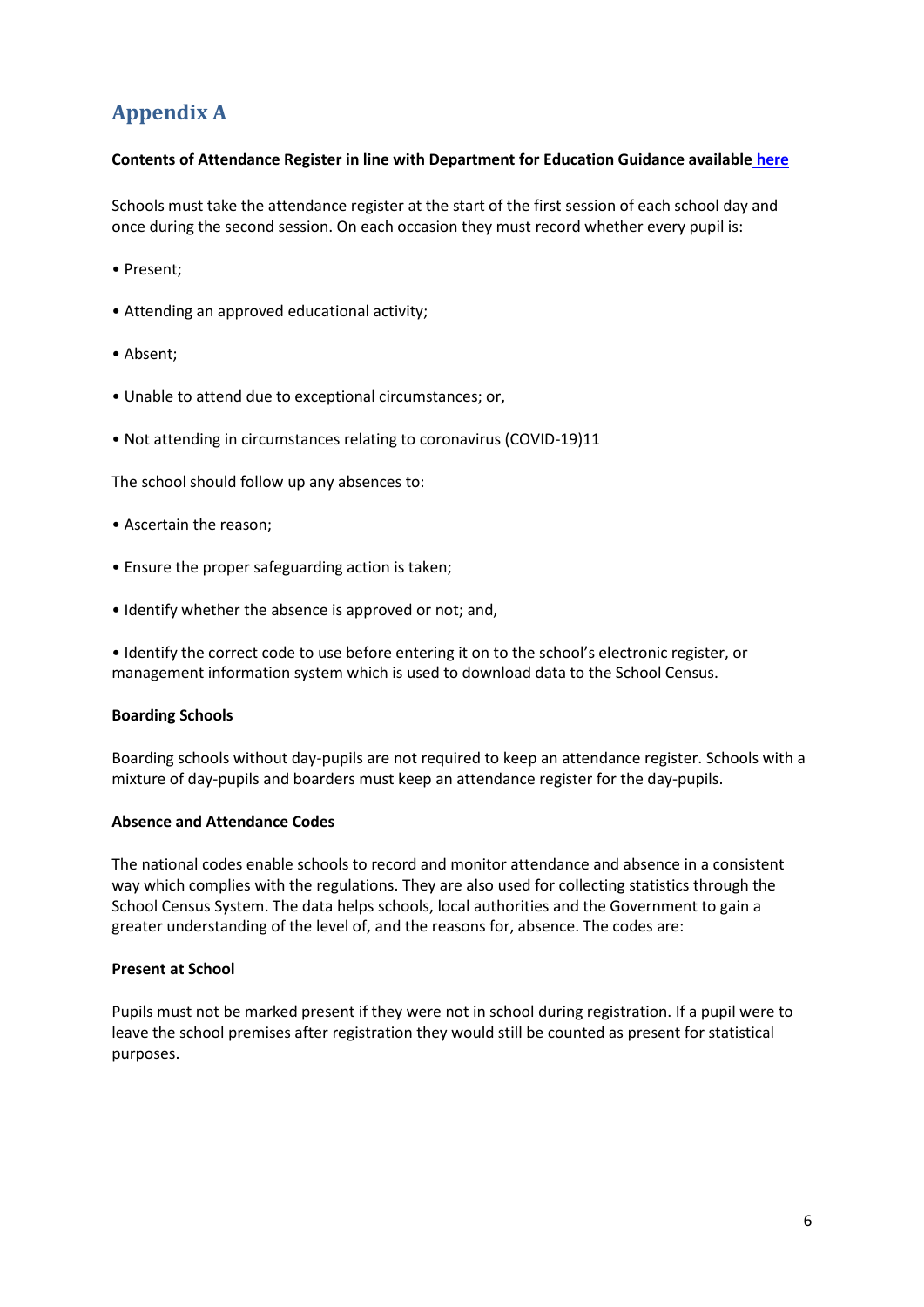### **Registration Code / \: Present in school / = am \ = pm**

Present in school during registration.

#### **Code L: Late arrival before the register has closed**

Schools should have a policy on how long registers should be kept open; this should be for a reasonable length of time but not that registers are to be kept open for the whole session. A pupil arriving after the register has closed should be marked absent with code U, or with another absence code if that is more appropriate.

#### **Present at an Approved Off-Site Educational Activity**

An approved educational activity is where a pupil is taking part in supervised educational activity such as field trips, educational visits, work experience or alternative provision. Pupils can only be recorded as receiving off-site educational activity if the activity meets the requirements prescribed in regulation 6(4) of the Education (Pupil Registration) (England) Regulations 2006. The activity must be of an educational nature approved by the school and supervised by someone authorised by the school. The activity must take place during the session for which the mark is recorded.

### **Attendance codes for when pupils are present at approved off-site educational activity are as follows:**

#### **Code B: Off-site educational activity**

This code should be used when pupils are present at an off-site educational activity that has been approved by the school. Ultimately schools are responsible for the safeguarding and welfare of pupils educated off-site. Therefore by using code B, schools are certifying that the education is supervised and measures have been taken to safeguard pupils. This code should not be used for any unsupervised educational activity or where a pupil is at home doing school work. Schools should ensure that they have in place arrangements whereby the provider of the alternative activity notifies the school of any absences by individual pupils. The school should record the pupil's absence using the relevant absence code.

#### **Code D: Dual Registered - at another educational establishment**

This code is not counted as a possible attendance in the School Census. The law allows for dual registration of pupils at more than one school. This code is used to indicate that the pupil was not expected to attend the session in question because they were scheduled to attend the other school at which they are registered.

The main examples of dual registration are pupils who are attending a pupil referral unit, a hospital school or a special school on a temporary basis. It can also be used when the pupil is known to be registered at another school during the session in question.

Each school should only record the pupil's attendance and absence for those sessions that the pupil is scheduled to attend their school. Schools should ensure that they have in place arrangements whereby all unexplained and unexpected absence is followed up in a timely manner.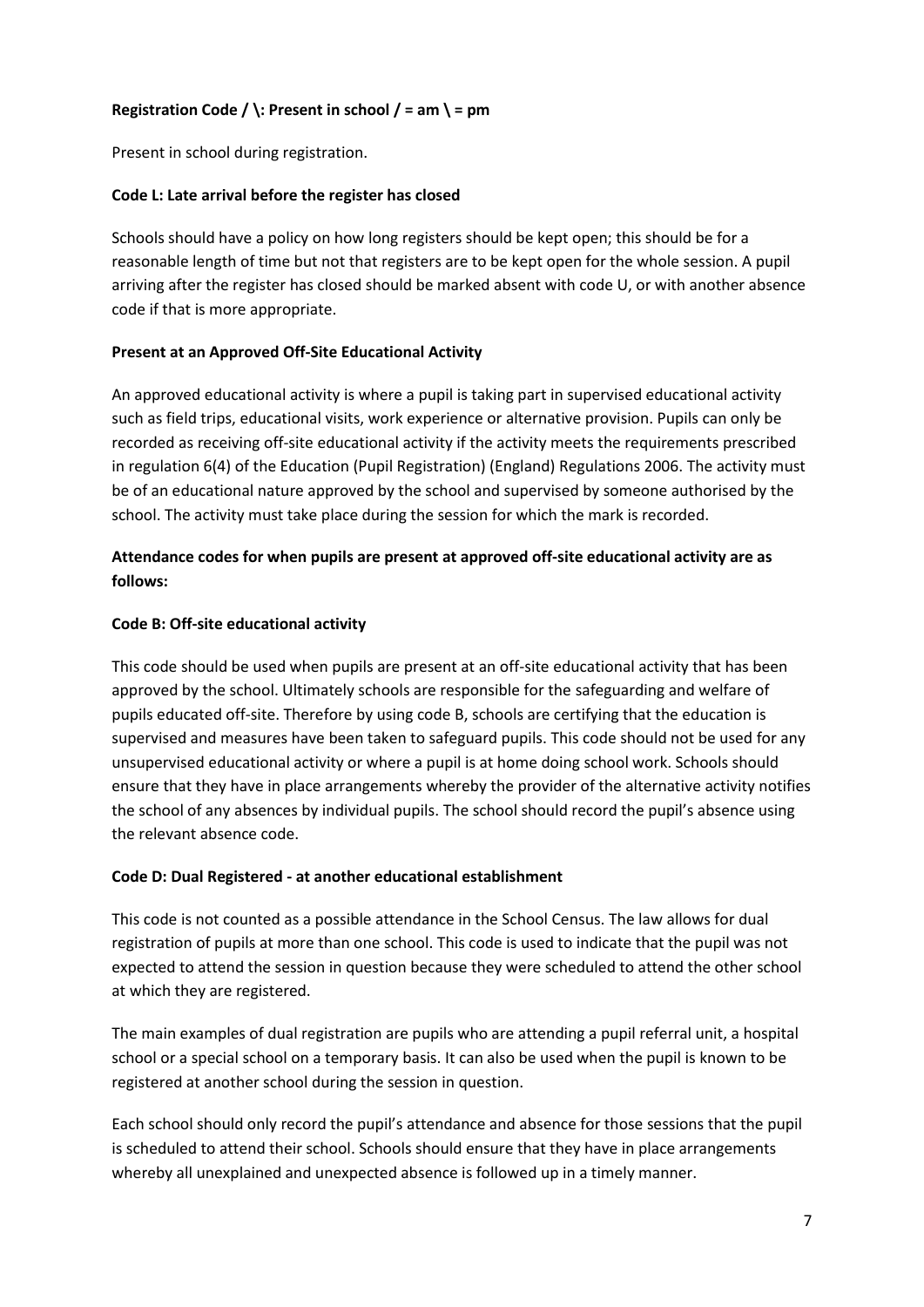#### **Code J: At an interview with prospective employers, or another educational establishment**

This code should be used to record time spent in interviews with prospective employers or another educational establishment. Schools should be satisfied that the interview is linked to employment prospects, further education or transfer to another educational establishment.

#### **Code P: Participating in a supervised sporting activity**

This code should be used to record the sessions when a pupil is taking part in a sporting activity that has been approved by the school and supervised by someone authorised by the school.

#### **Code V: Educational visit or trip**

This code should be used for attendance at an organised trip or visit, including residential trips organised by the school, or attendance at a supervised trip of a strictly educational nature arranged by an organisation approved by the school.

#### **Code W: Work experience**

Work experience is for pupils in the final two years of compulsory education. Schools should ensure that they have in place arrangements whereby the work experience placement provider notifies the school of any absences by individual pupils. Any absence should be recorded using the relevant code.

#### **Authorised Absence from School**

Authorised absence' means that the school has either given approval in advance for a pupil of compulsory school age to be away, or has accepted an explanation offered afterwards as justification for absence.

#### **Absence codes when pupils are not present in school are as follows:**

#### **Code C: Leave of absence authorised by the school**

Only exceptional circumstances warrant an authorised leave of absence. Schools should consider each application individually taking into account the specific facts and circumstances and relevant background context behind the request.

#### **Code E: Excluded but no alternative provision made**

If no alternative provision is made for a pupil to continue their education whilst they are excluded but still on the admission register, they should be marked absent in the attendance register using Code E. Alternative provision must be arranged for each excluded pupil from the sixth consecutive day of any fixed period or permanent exclusion. Where alternative provision is made they should be marked using the appropriate attendance code.

#### **Code H: Holiday authorised by the school**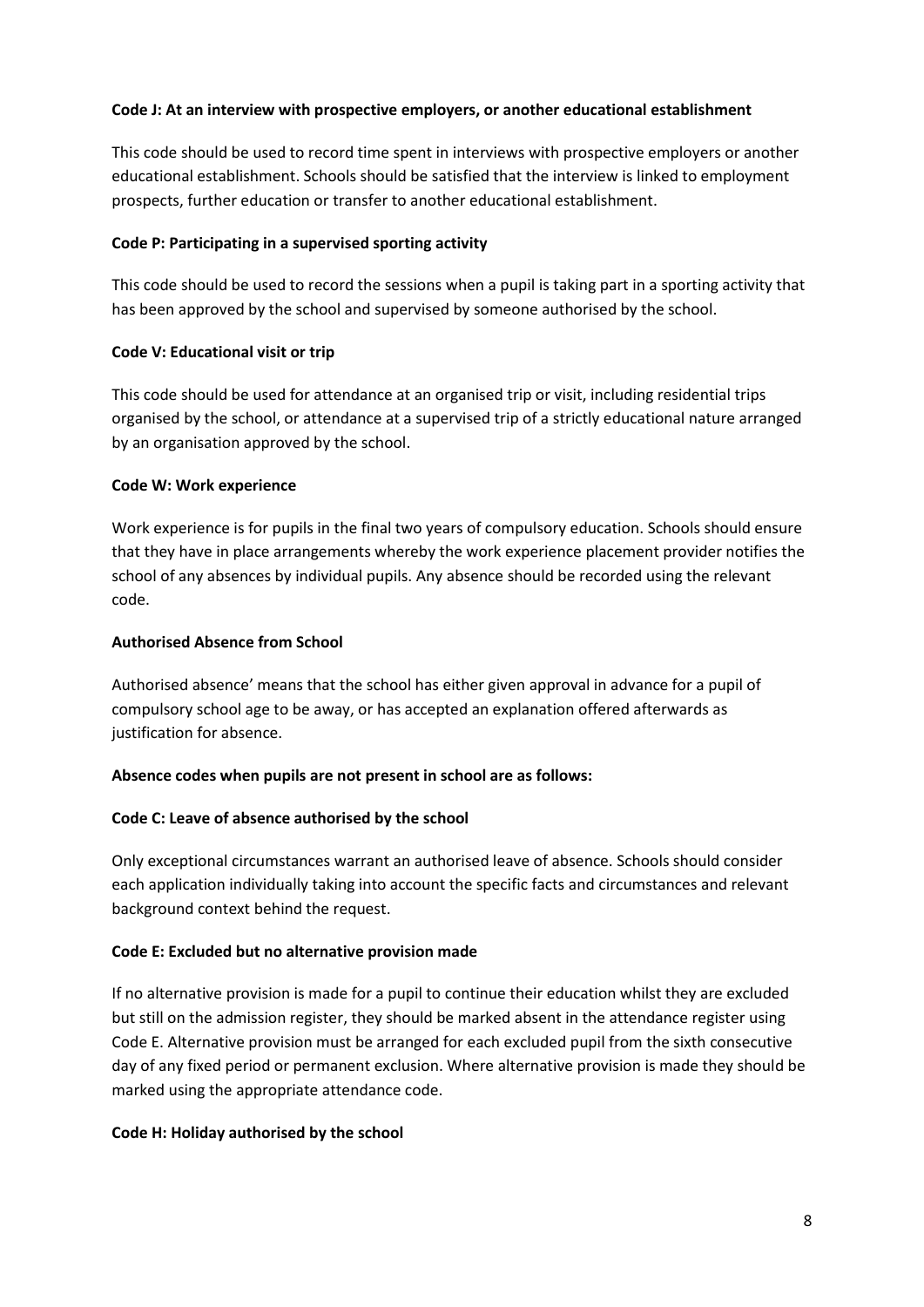Head teachers should not grant leave of absence unless there are exceptional circumstances. The application must be made in advance and the head teacher must be satisfied that there are exceptional circumstances based on the individual facts and circumstances of the case which warrant the leave. Where a leave of absence is granted, the head teacher will determine the number of days a pupil can be away from school. A leave of absence is granted entirely at the head teacher's discretion.

#### **Code I: Illness (not medical or dental appointments)**

Schools should advise parents to notify them on the first day the child is unable to attend due to illness. Schools should authorise absences due to illness unless they have genuine cause for concern about the veracity of an illness. If the authenticity of illness is in doubt, schools can request parents to provide medical evidence to support illness. Schools can record the absence as unauthorised if not satisfied of the authenticity of the illness but should advise parents of their intention. Schools are advised not to request medical evidence unnecessarily. Medical evidence can take the form of prescriptions, appointment cards, etc. rather than doctors' notes.

#### **Code M: Medical or dental appointments**

Missing registration for a medical or dental appointment is counted as an authorised absence. Schools should, however, encourage parents to make appointments out of school hours. Where this is not possible, the pupil should only be out of school for the minimum amount of time necessary for the appointment.

#### **Code R: Religious observance**

Schools must treat absence as authorised when it is due to religious observance. The day must be exclusively set apart for religious observance by the religious body to which the parents belong. Where necessary, schools should seek advice from the parents' religious body about whether it has set the day apart for religious observance.

### **Code S: Study leave**

Schools must record study leave as authorised absence. Study leave should be used sparingly and only granted to Year 11 pupils during public examinations. Provision should still be made available for those pupils who want to continue to come into school to revise.

#### **Code T: Gypsy, Roma and Traveller absence**

A number of different groups are covered by the generic term Traveller – Roma, English and Welsh Gypsies, Irish and Scottish Travellers, Showmen (fairground people) and Circus people, Bargees (occupational boat dwellers) and New Travellers.

This code should be used when Traveller families are known to be travelling for occupational purposes and have agreed this with the school but it is not known whether the pupil is attending educational provision. It should not be used for any other types of absence by these groups.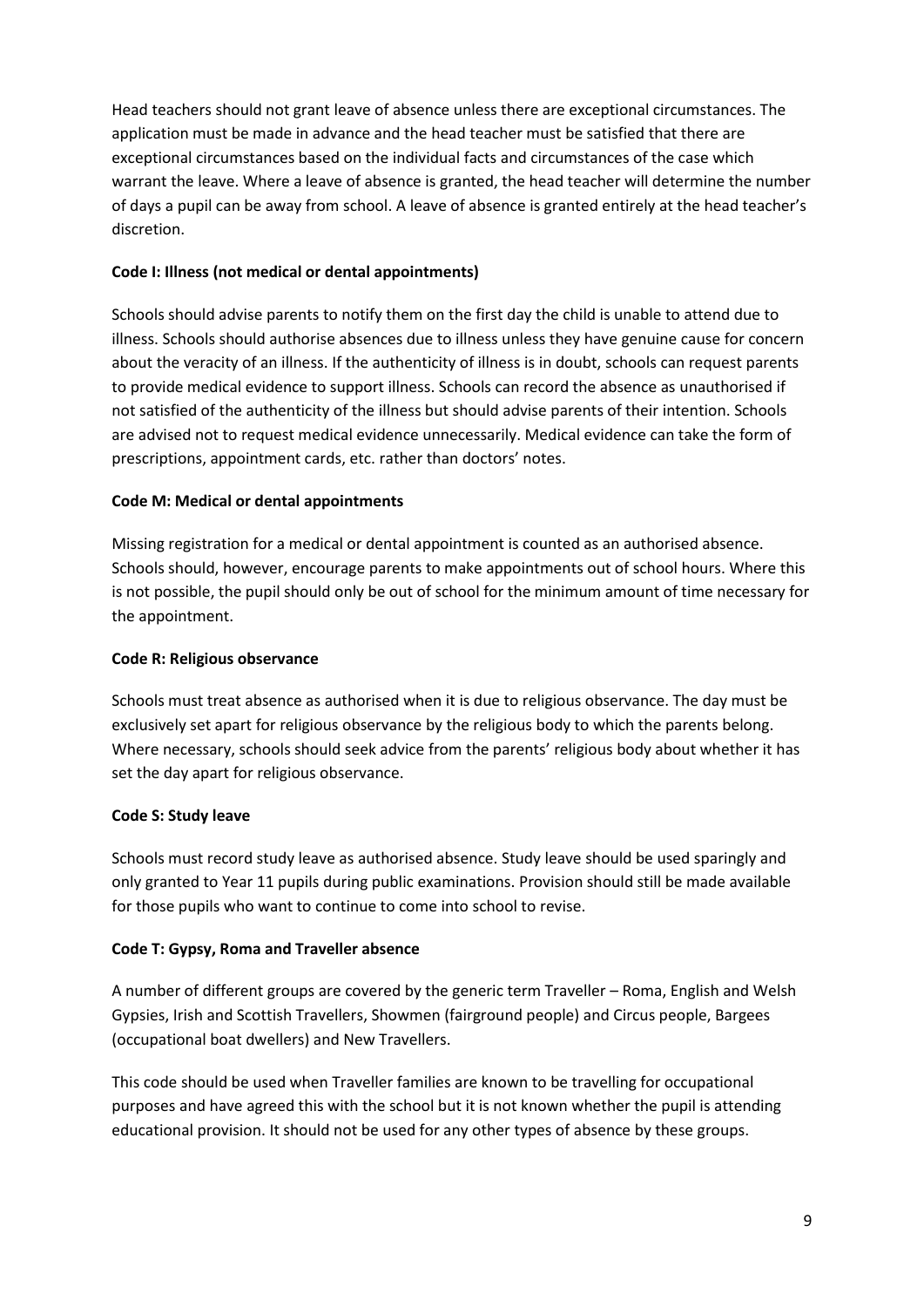To help ensure continuity of education for Traveller children it is expected that the child should attend school elsewhere when their family is travelling and be dual registered at that school and the main school. Children from these groups whose families do not travel are expected to register at a school and attend as normal. They are subject to the same rules as other children in terms of the requirement to attend school regularly once registered at a school.

#### **Unauthorised Absence from School**

### **Unauthorised absence is where a school is not satisfied with the reasons given for the absence. Absence codes are as follows:**

### **Code G: Holiday not authorised by the school or in excess of the period determined by the head teacher.**

If a school does not authorise a leave of absence for the purpose of a holiday but the parents still take the child out of school, or the child is kept away for longer than was agreed, the absence is unauthorised. The regulations do not allow schools to give retrospective approval. If the parents did not apply for leave of absence in advance, the absence must be recorded as unauthorised.

#### **Code N: Reason for absence not yet provided**

Schools should follow up all unexplained and unexpected absences in a timely manner. Every effort should be made to establish the reason for a pupil's absence. When the reason for the pupil's absence has been established the register should be amended. This code should not be left on a pupil's attendance record indefinitely; if no reason for absence is provided after a reasonable amount of time it should be replaced with code O (absent from school without authorisation).

#### **Code O: Absent from school without authorisation**

If the school is not satisfied with the reason given for absence they should record it as unauthorised.

#### **Code U: Arrived in school after registration closed**

Schools should actively discourage late arrival, be alert to patterns of late arrival and seek an explanation from the parent.

#### **Not attending in circumstances relating to coronavirus (COVID-19)**

For the school year 2020 to 2021, a new category has been added to record instances when a pupil is 'not attending in circumstances relating to coronavirus (COVID-19)'. See this addendum for further information, including advice on the application of code X.

#### **Code X: not attending in circumstances relating to coronavirus (COVID-19)**

(This code is not counted as an absence in the school census)

This code is used to record sessions where the pupil's travel to or presence at school would conflict with: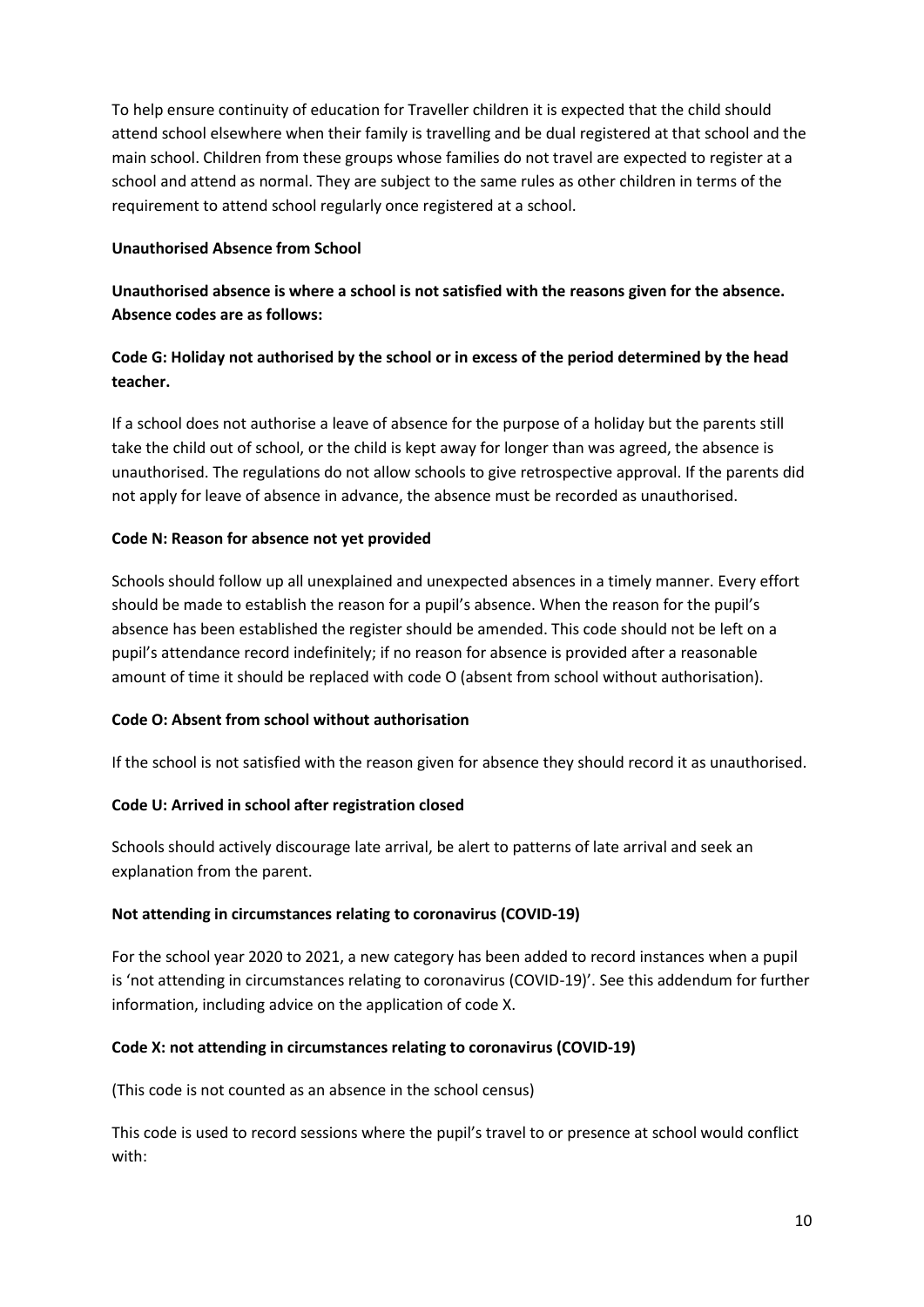guidance relating to the incidence or transmission of coronavirus (COVID-19) from Public Health England or the Department of Health and Social Care or

- any legislation (or instruments such as statutory directions) relating to the incidence or transmission of coronavirus (COVID-19).
- And their equivalents in Scotland, Wales and Northern Ireland if a pupil attending a school in England resides there.

Schools should also continue to use code X to record when a pupil not of compulsory school age is not expected to attend as detailed below.

#### **Administrative Codes**

The following codes are not counted as a possible attendance in the School Census.

#### **Code X: Not required to be in school**

This code is used to record sessions that non-compulsory school age children are not expected to attend.

#### **Code Y: Unable to attend due to exceptional circumstances**

This code can be used where a pupil is unable to attend because:

• The school site, or part of it, is closed due to an unavoidable cause; or

• The transport provided by the school or a local authority is not available and where the pupil's home is not within walking distance; or

• A local or national emergency has resulted in widespread disruption to travel which has prevented the pupil from attending school.

This code can also be used where a pupil is unable to attend because:

• The pupil is in custody; detained for a period of less than four months. If the school has evidence from the place of custody that the pupil is attending educational activities then they can record those sessions as code B (present at approved educational activity).

This code is collected in the School Census for statistical purposes.

#### **Code Z: Pupil not on admission register**

This code is available to enable schools to set up registers in advance of pupils joining the school to ease administration burdens. Schools must put pupils on the admission register from the first day that the school has agreed, or been notified, that the pupil will attend the school.

#### **Code #: Planned whole or partial school closure**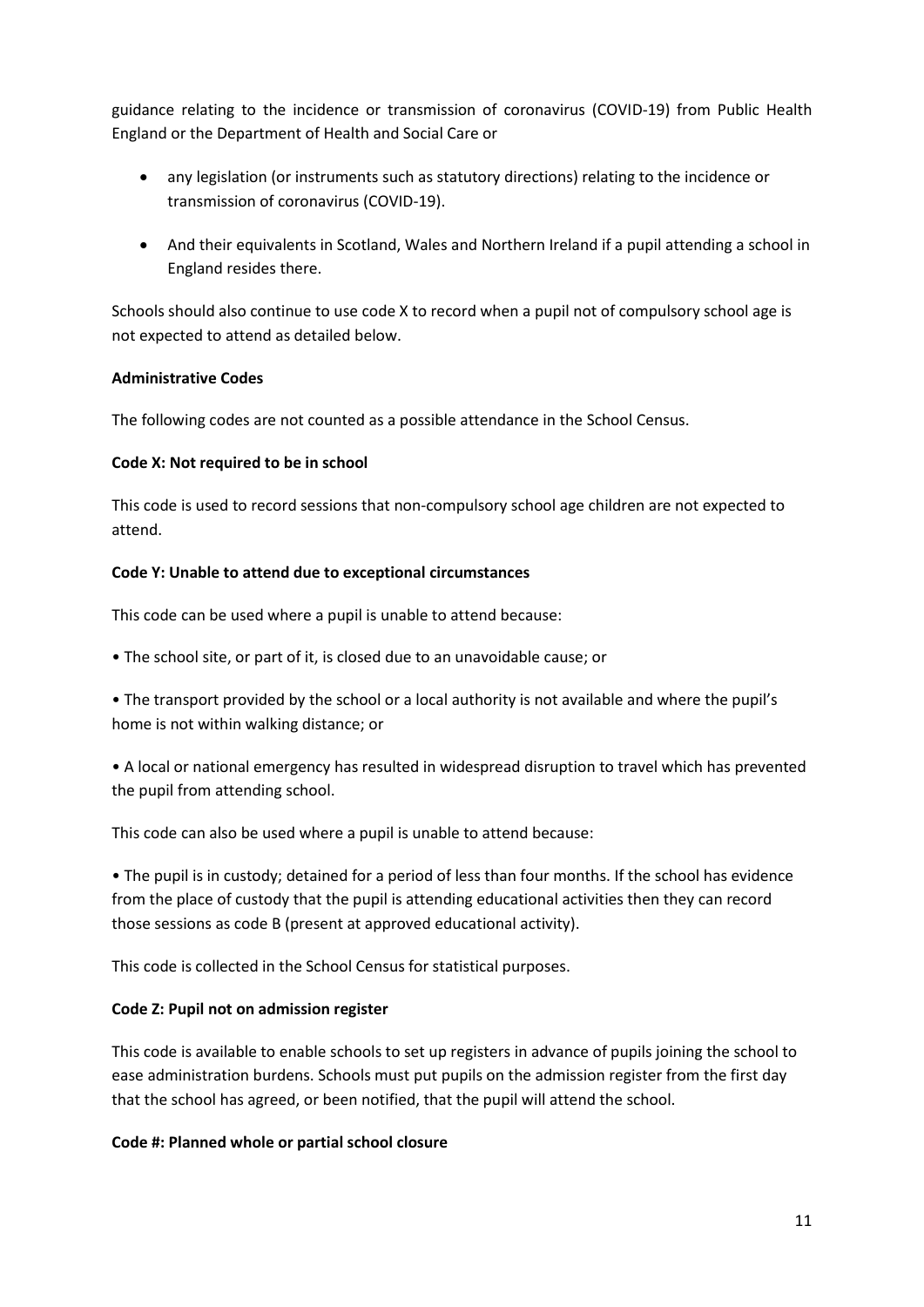This code should be used for whole or partial school closures that are known or planned in advance such as: between terms; half terms; occasional days (for example, bank holidays); weekends (where it is required by the management information system); up to five non-educational days to be used for curriculum planning/training; and use of schools as polling stations.

## **Appendix B- Oasis Guidance**

Where a Dfe code differs from the Bromcom entry, Oasis Academy Long Cross will use the Oasis guidance. When this is exported, the codes will be reflected as X.

| <b>What should</b> | <b>Action</b>                                      | When to return to                              | <b>DfE Code</b> | <b>Bromcom</b> |
|--------------------|----------------------------------------------------|------------------------------------------------|-----------------|----------------|
| we do if           |                                                    | school                                         |                 |                |
| Child has          | -Child should not come to                          | The corona virus test                          | X               | 9              |
| coronavirus        | school.                                            | result comes back                              |                 |                |
| symptoms.*         | -Self-isolate                                      | negative.                                      |                 |                |
|                    | -Parent please contact school                      |                                                |                 |                |
|                    | (daily).                                           |                                                |                 |                |
|                    | -Arrange a test for the child                      |                                                |                 |                |
|                    | and inform school of the                           |                                                |                 |                |
|                    | result.                                            |                                                |                 |                |
| Child tests        | -Do not come to school.                            | Child feels better (after                      | T               | 0              |
| positive for       | -Self-isolate (for at least 10                     | 10 days). Guidelines                           |                 |                |
| corona virus.      | days from onset of                                 | state children can                             |                 |                |
|                    | symptoms* as per                                   | return to school even if                       |                 |                |
|                    | government guidelines)<br>-Contact school (daily). | they still have a cough<br>or loss of sense of |                 |                |
|                    |                                                    | taste/smell as these                           |                 |                |
|                    |                                                    | symptoms can last for                          |                 |                |
|                    |                                                    | several weeks even                             |                 |                |
|                    |                                                    | after the infection is                         |                 |                |
|                    |                                                    | gone.                                          |                 |                |
| Person in the      | -Child should not come to                          | The household                                  | X               | X              |
| same home has      | school.                                            | member's test result for                       |                 |                |
| coronavirus        | -Self-isolate                                      | coronavirus is negative                        |                 |                |
| symptoms.*         | -Parent please contact school                      |                                                |                 |                |
|                    | (daily).                                           |                                                |                 |                |
|                    | -Member of the household                           |                                                |                 |                |
|                    | should get a test and inform                       |                                                |                 |                |
|                    | school of the result.                              |                                                |                 |                |
| Person in the      | -Child should not come to                          | After 14 days of self-                         | X               | 8              |
| same home          | school                                             | isolation.                                     |                 |                |
| tests positive     | -Parent please contact school                      |                                                |                 |                |
| for coronavirus    | (daily).                                           |                                                |                 |                |
|                    | -Self Isolate (for 14days).                        |                                                |                 |                |
| NHS Test and       | -Child should not come to                          | After 14 days of self-                         | X               | 8              |
| Trace have         | school                                             | isolation.                                     |                 |                |
| identified my      | -Parent please contact school                      |                                                |                 |                |
| child as a close   | (daily).                                           |                                                |                 |                |
| contact of         | -Self Isolate (for 14 days)                        |                                                |                 |                |
| someone who        |                                                    |                                                |                 |                |
| has symptoms       |                                                    |                                                |                 |                |
| or confirmed       |                                                    |                                                |                 |                |
| coronavirus        |                                                    |                                                |                 |                |